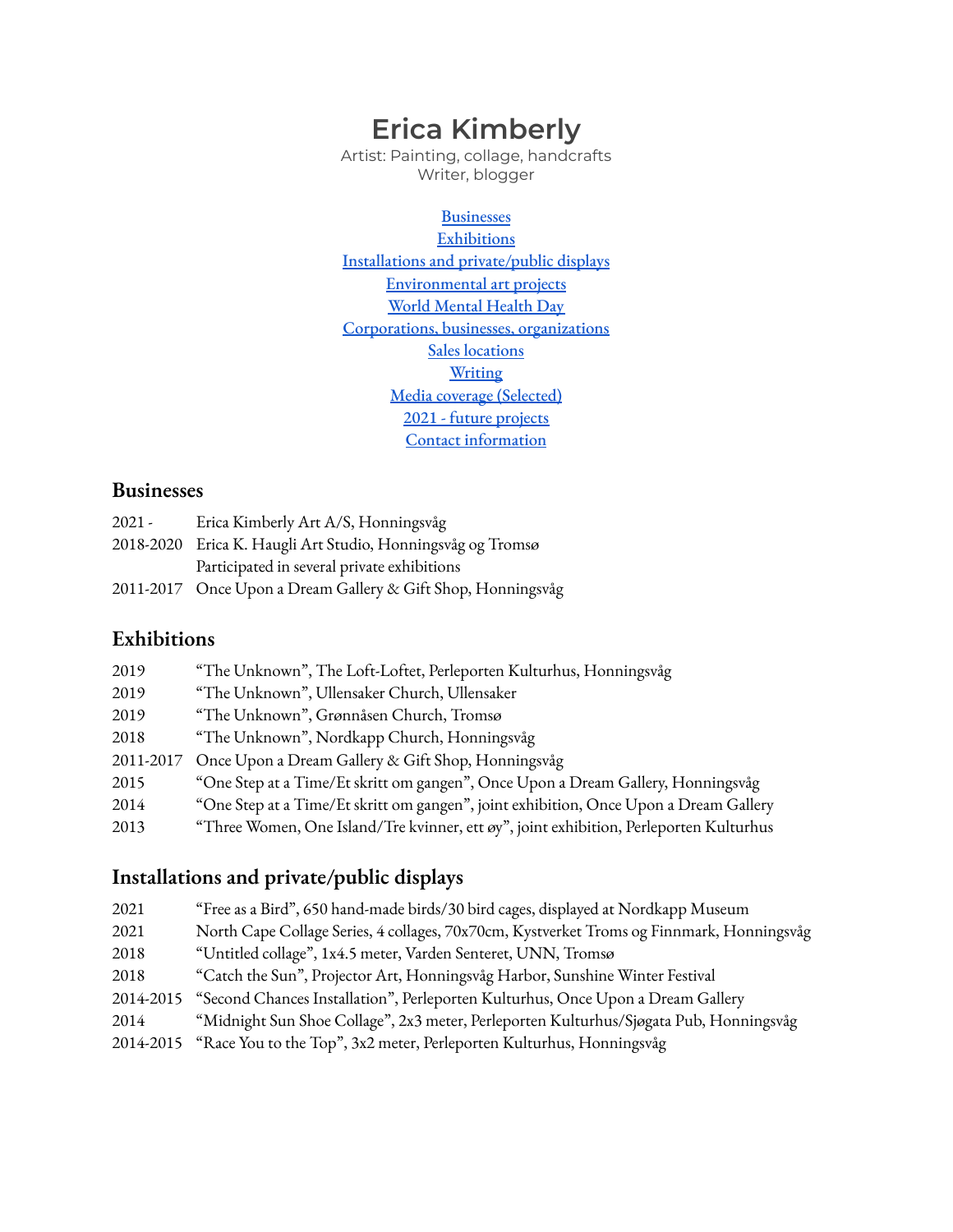## <span id="page-1-0"></span>**Environmental art projects**

- 2012-2015 "One Step at a Time" 1,200 shoes, flip-flops and boots, removed from North Cape coastline, with the purpose of creating art and setting focus on ocean pollution.
- 2015 "10,000 bottle caps" 10,000 bottle caps removed from local beaches, with the purpose of creating art and setting focus on ocean pollution. (The project has been on hold, but will begin again in summer 2022.)

## <span id="page-1-1"></span>**World Mental Health Day**

- 2021 "Free as a Bird" Project Leader, Interdisciplinary collaboration between sectors of Nordkapp Municipality and Nordkapp Museum. Theme: Mental health during the pandemic. Installation October 11- December 30, 2021.
- 2020 Mental Health Nordkapp, Donated "Trapped", a series of three acrylic paintings, to Trine-Lise Nørstad Ingles, lecturer in the field of mental health and drug and alcohol addiction.

#### <span id="page-1-2"></span>**Corporations, businesses, organizations**

Kystverket Troms og Finnmark Nordkapp Havn Perleporten Kulturhus Repvåg Kraftlag Den Norske Turistforening Honningsvåg Turn og Idrettsforening

#### <span id="page-1-3"></span>**Sales locations**

2021 The Gallery "West of the Moon", Honningsvåg 2011-2020 Perleporten Kulturhus, Honningsvåg 2016-2018 The Gallery "West of the Moon", Honningsvåg 2014-2017 North Cape Hall, North Cape 2016-2017 Nordkapp Tourist Information, Honningsvåg

# <span id="page-1-4"></span>**Writing**

|      | 2012-2020 "Experience North Cape: Everyday Life in the North of Norway", WordPress 2012 |
|------|-----------------------------------------------------------------------------------------|
|      | Freshly Pressed, WordPress                                                              |
| 2012 | "A North Cape Winter - 71 Degrees North of the Equator" (Self-published)                |
| 2012 | Summer Tourist Editions, Finnmarksposten                                                |